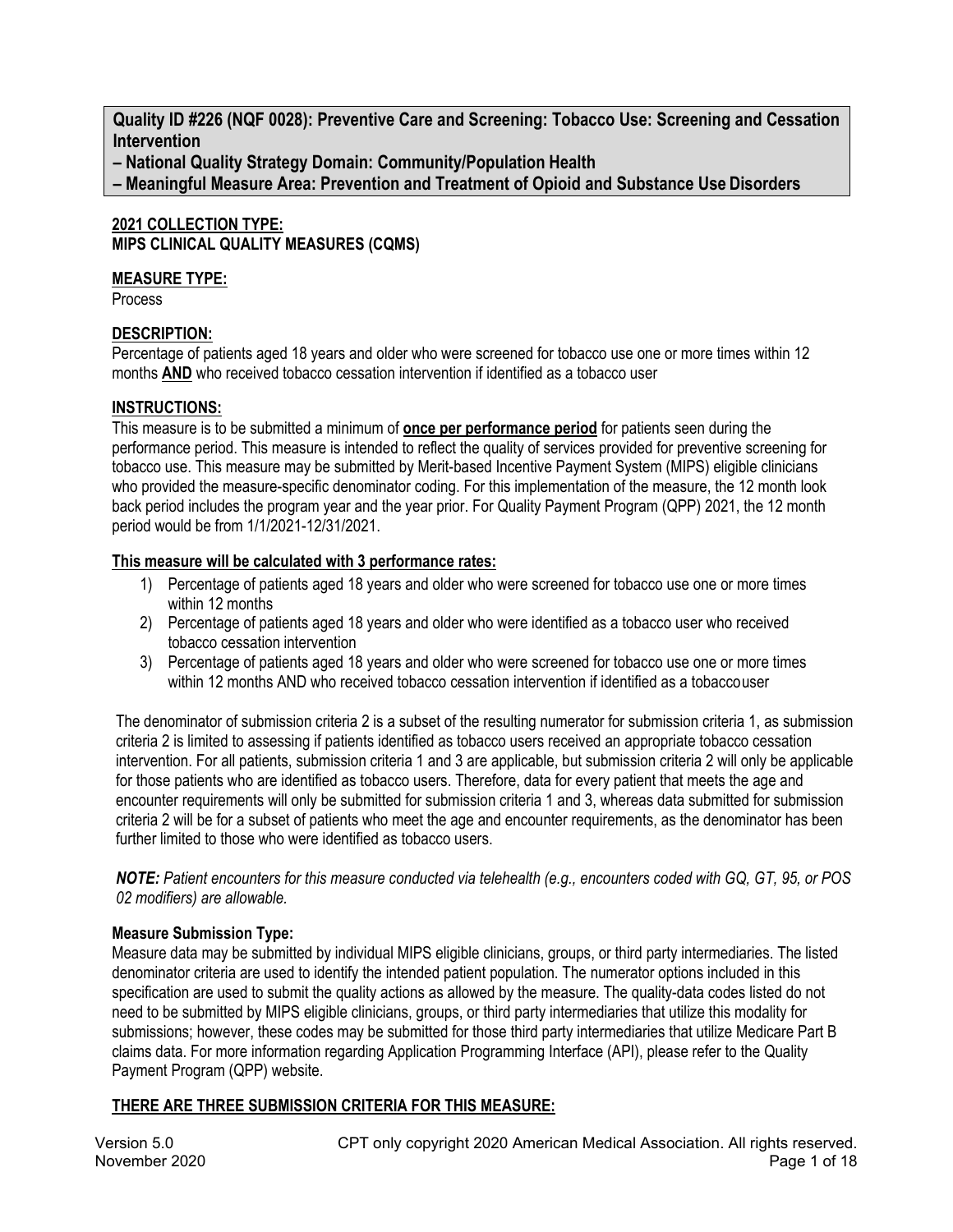1) All patients who were screened for tobacco use

# **AND**

2) All patients who were identified as a tobacco user and who received tobacco cessationintervention

# **AND**

3) All patients who were screened for tobacco use and, if identified as a tobacco user received tobacco cessation intervention, or identified as a tobacco non-user

This measure contains three submission criteria which aim to identify patients who were screened for tobacco use (submission criteria 1), patients who were identified as tobacco users and who received tobacco cessation intervention (submission criteria 2), and a comprehensive look at the overall performance on tobacco screening and cessation intervention (submission criteria 3). By separating this measure into various submission criteria, the MIPS eligible professional or MIPS eligible clinician will be able to better ascertain where gaps in performance exist, and identify opportunities for improvement. The overall rate (submission criteria 3) can be utilized to compare performance to published versions of this measure prior to the 2018 performance year, when the measure had a single performance rate. For accountability reporting in the CMS MIPS program, the rate for submission criteria 2 is used for performance.

# **SUBMISSION CRITERIA 1: ALL PATIENTS WHO WERE SCREENED FOR TOBACCO USE**

# **DENOMINATOR (SUBMISSION CRITERIA 1):**

All patients aged 18 years and older seen for at least two visits or at least one preventive visit during the measurement period

*DENOMINATOR NOTE: \*Signifies that this CPT Category I code is a non-covered service under the Medicare Part B Physician Fee Schedule (PFS). These non-covered services should be counted in the denominator population for MIPS CQMs.* 

# **Denominator Criteria (Eligible Cases):**

Patients aged ≥ 18 years **AND**

**At least two patient encounters during the performance period (CPT):** 90791, 90792, 90832, 90834, 90837, 90845, 92002, 92004, 92012, 92014, 92521, 92522, 92523, 92524, 92540, 92557, 92625, 96156, 96158, 97161, 97162, 97163, 97165, 97166, 97167, 97168, 99202, 99203, 99204, 99205, 99212, 99213, 99214, 99215, 99341, 99342, 99343, 99344, 99345, 99347, 99348, 99349, 99350

**OR**

**At least one preventive encounter during the performance period (CPT or HCPCS):** 99385\*, 99386\*, 99387\*, 99395\*, 99396\*, 99397\*, 99401\*, 99402\*, 99403\*, 99404\*, 99411\*, 99412\*, 99429\*, G0438, G0439

#### **NUMERATOR (SUBMISSION CRITERIA 1):**

Patients who were screened for tobacco use at least once within 12 months

# **Definitions:**

**Tobacco Use** – Includes any type of tobacco.

*NUMERATOR NOTE: To satisfy the intent of this measure, a patient must have at least one tobacco use screening during the 12-month period. If a patient has multiple tobacco use screenings during the 12-month period, only the most recent screening, which has a documented status of tobacco user or tobacco non-user, will be used to satisfy the measure requirements.*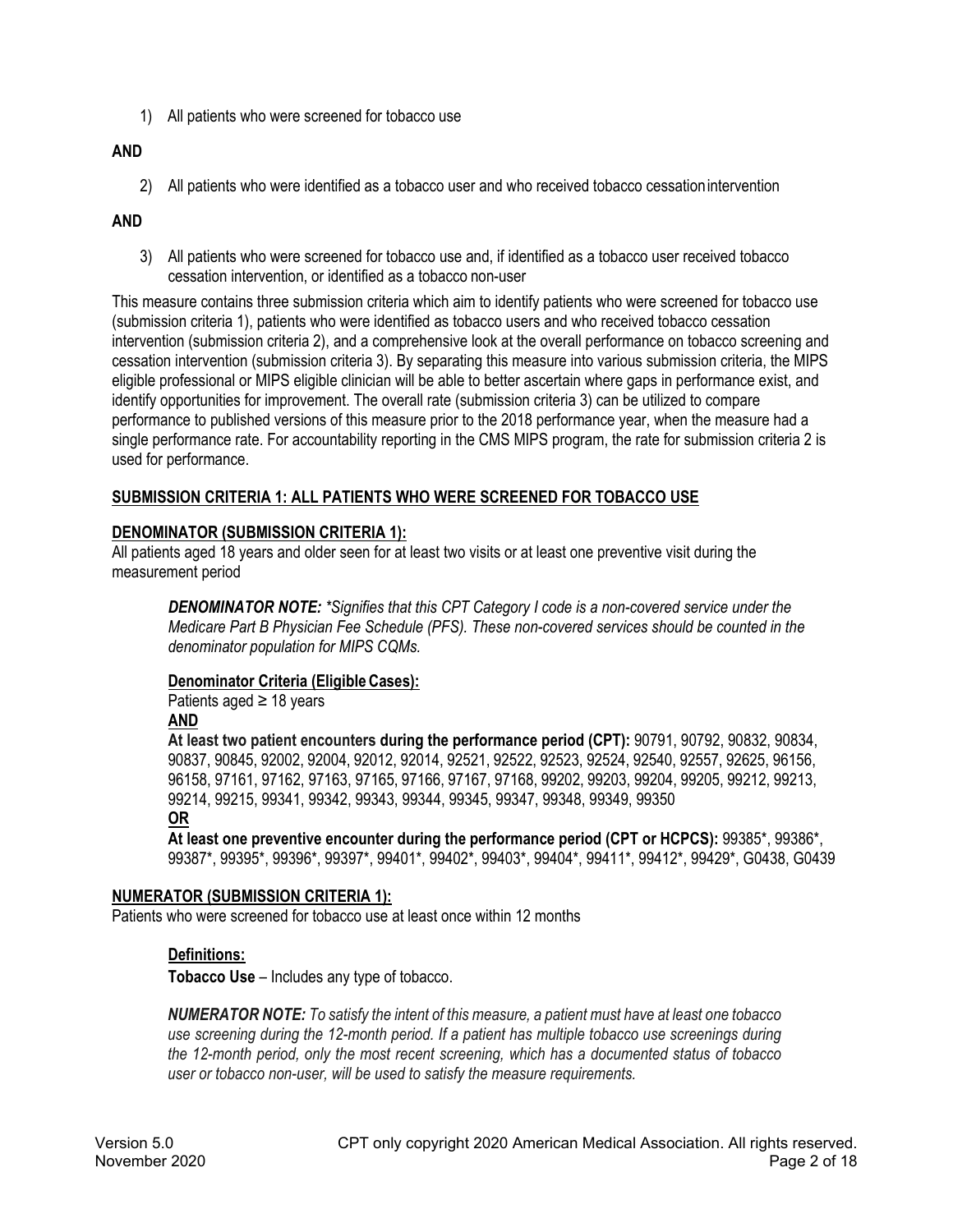*In the event that a patient is screened for tobacco use and tobacco status is unknown, submit G9905. Denominator Exception(s) are determined on the date of the most recent denominator eligible encounter for all submission criteria.*

| <b>Numerator Options:</b>     | Patient screened for tobacco use AND identified as a                                                                                     |  |  |  |  |  |
|-------------------------------|------------------------------------------------------------------------------------------------------------------------------------------|--|--|--|--|--|
| <b>Performance Met:</b>       | tobacco user (G9902)                                                                                                                     |  |  |  |  |  |
| 0R                            | Patient screened for tobacco use AND identified as a                                                                                     |  |  |  |  |  |
| <b>Performance Met:</b>       | tobacco non-user (G9903)                                                                                                                 |  |  |  |  |  |
| <b>Denominator Exception:</b> | Documentation of medical reason(s) for not screening<br>for tobacco use (e.g., limited life expectancy, other<br>medical reason) (G9904) |  |  |  |  |  |
| <b>Performance Not Met:</b>   | Patient not screened for tobacco use, reason not<br>given (G9905)                                                                        |  |  |  |  |  |

#### **SUBMISSION CRITERIA 2: ALL PATIENTS WHO WERE IDENTIFIED AS A TOBACCO USER AND WHO RECEIVED TOBACCO CESSATION INTERVENTION**

# **DENOMINATOR (SUBMISSION CRITERIA 2):**

All patients aged 18 years and older seen for at least two visits or at least one preventive visit during the measurement period who were screened for tobacco use and identified as a tobacco user

*DENOMINATOR NOTE: \*Signifies that this CPT Category I code is a non-covered service under the Medicare Part B PFS. These non-covered services should be counted in the denominator population for MIPS CQMs.*

#### **Denominator Criteria (Eligible Cases):**

#### Patients aged ≥ 18 years

# **AND**

**OR**

**OR**

All eligible instances when **G9902** is submitted for Performance Met (patient screened for tobacco use and identified as a tobacco user) in the numerator of Submission Criteria 1

#### **AND**

**At least two patient encounters during the performance period (CPT):** 90791, 90792, 90832, 90834, 90837, 90845, 92002, 92004, 92012, 92014, 92521, 92522, 92523, 92524, 92540, 92557, 92625, 96156, 96158, 97161, 97162, 97163, 97165, 97166, 97167, 97168, 99202, 99203, 99204, 99205, 99212, 99213, 99214, 99215, 99341, 99342, 99343, 99344, 99345, 99347, 99348, 99349, 99350

# **OR**

**At least one preventive encounter during the performance period (CPT or HCPCS):** 99385\*, 99386\*, 99387\*, 99395\*, 99396\*, 99397\*, 99401\*, 99402\*, 99403\*, 99404\*, 99411\*, 99412\*, 99429\*, G0438, G0439

#### **NUMERATOR (SUBMISSION CRITERIA 2):**

Patients who received tobacco cessation intervention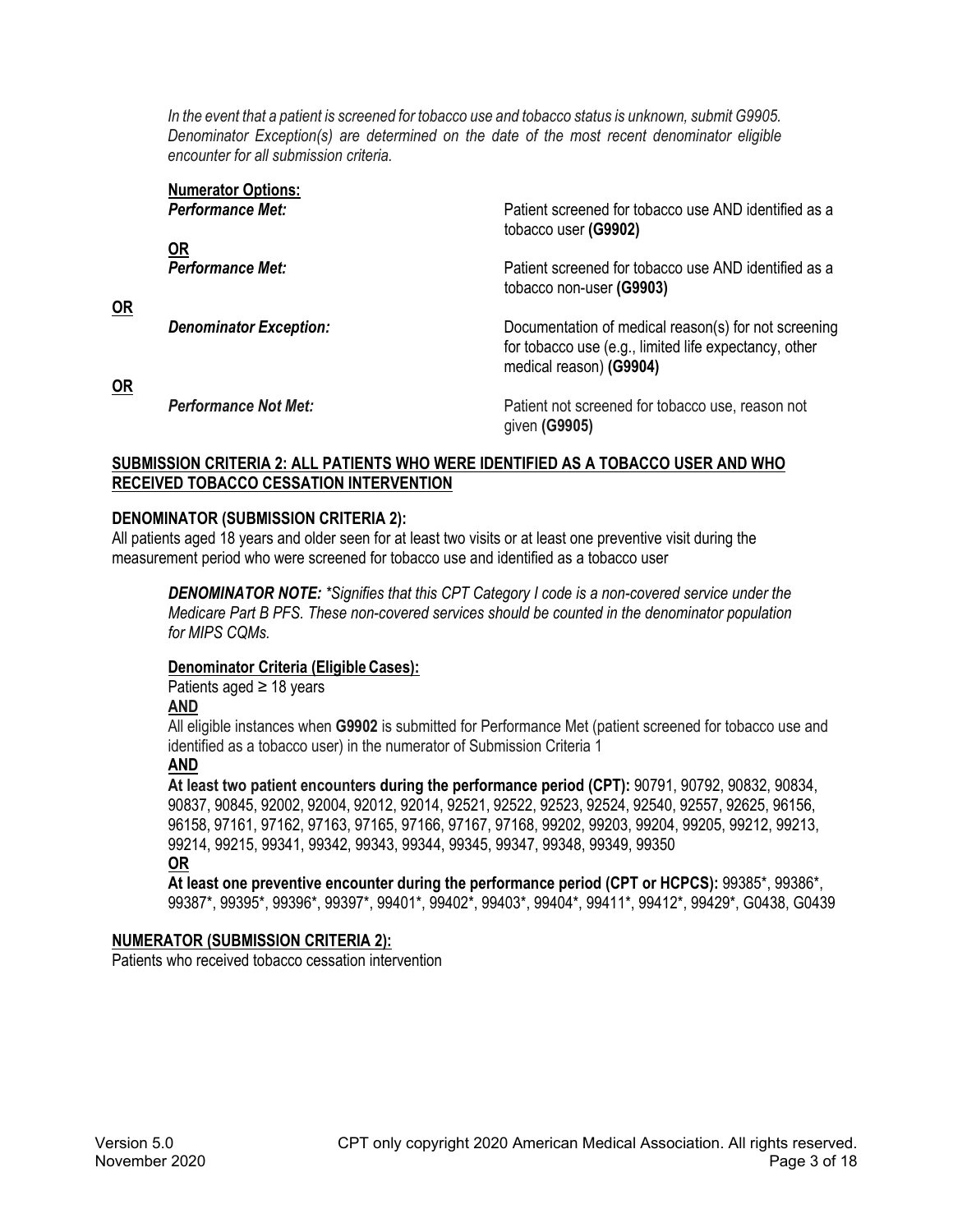## **Definitions:**

**Tobacco Cessation Intervention** Includes brief counseling (3 minutes or less), and/or pharmacotherapy. Note: For the purpose of this measure, brief counseling (e.g., minimal and intensive advice/counseling interventions conducted both in person and over the phone) qualifies for the numerator. Written self-help materials (e.g., brochures, pamphlets) and complementary/alternative therapies do not qualify for the numerator. Brief counseling also may be of longer duration or be performed more frequently, as evidence shows there is a dose-response relationship between the intensity of counseling provided (either length or frequency) and tobacco cessation rates (U.S. Preventive Services Task Force, 2015).

*NUMERATOR NOTE: If a patient uses any type of tobacco (i.e., smokes or uses smokeless tobacco), the expectation is that they should receive tobacco cessation intervention: either counseling and/or pharmacotherapy.* 

*This measure defines tobacco cessation counseling as lasting 3 minutes or less. Services typically provided under CPT codes 99406 and 99407 satisfy the requirement of tobacco cessation intervention, as these services provide tobacco cessation counseling for 3-10 minutes. If a patient received these types of services, submit G-code G9906.* 

*Denominator Exception(s) are determined on the date of the most recent denominator eligible encounter for all submission criteria.*

**Numerator Options:**

*Performance Met:* Patient identified as a tobacco user received tobacco cessation intervention (counseling and/or pharmacotherapy) **(G9906)**

**Denominator Exception:** Documentation of medical reason(s) for not providing tobacco cessation intervention (e.g., limited life expectancy, other medical reason) **(G9907)**

**OR**

**OR**

*Performance Not Met:* Patient identified as tobacco user did not receive tobacco cessation intervention (counseling and/or pharmacotherapy), reason not given (**G9908)**

#### **SUBMISSION CRITERIA 3: ALL PATIENTS WHO WERE SCREENED FOR TOBACCO USE AND, IF IDENTIFIED AS A TOBACCO USER RECEIVED TOBACCO CESSATION INTERVENTION, OR IDENTIFIED AS A TOBACCO NON-USER**

# **DENOMINATOR (SUBMISSION CRITERIA 3):**

All patients aged 18 years and older seen for at least two visits or at least one preventive visit during the measurement period

*DENOMINATOR NOTE: \*Signifies that this CPT Category I code is a non-covered service under the Medicare Part B PFS. These non-covered services should be counted in the denominator population for MIPS CQMs.*

# **Denominator Criteria (Eligible Cases):**

Patients aged ≥ 18 years

**AND**

**At least two patient encounters during the performance period (CPT):** 90791, 90792, 90832, 90834, 90837, 90845, 92002, 92004, 92012, 92014, 92521, 92522, 92523, 92524, 92540, 92557, 92625, 96156, 96158, 97161, 97162, 97163, 97165, 97166, 97167, 97168, 99202, 99203, 99204, 99205, 99212, 99213, 99214, 99215, 99341, 99342, 99343, 99344, 99345, 99347, 99348, 99349, 99350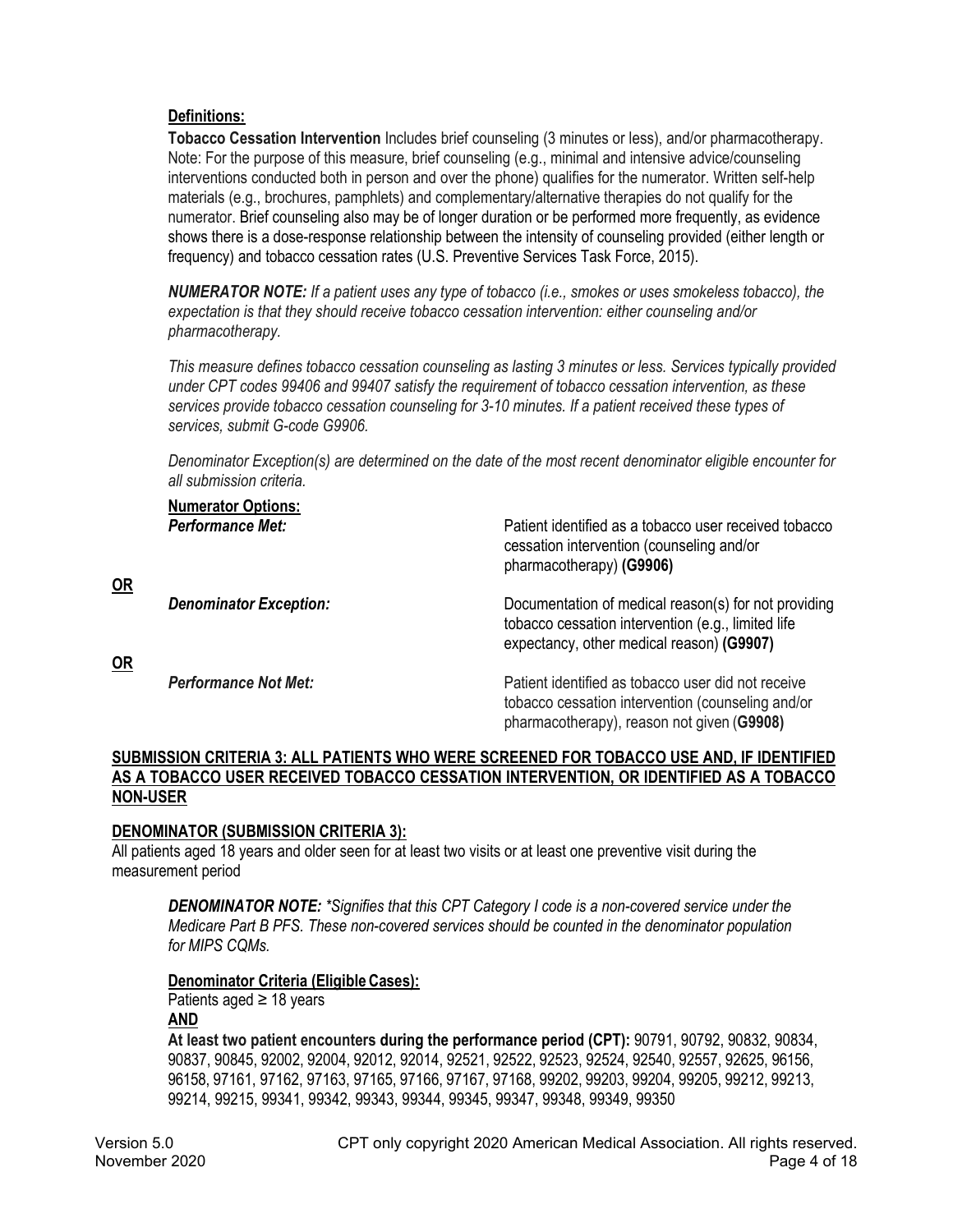# **OR**

**At least one preventive encounter during the performance period (CPT or HCPCS):** 99385\*, 99386\*, 99387\*, 99395\*, 99396\*, 99397\*, 99401\*, 99402\*, 99403\*, 99404\*, 99411\*, 99412\*, 99429\*, G0438, G0439

#### **NUMERATOR (SUBMISSION CRITERIA 3):**

Patients who were screened for tobacco use at least once within 12 months **AND** who received tobacco cessation intervention if identified as a tobacco user

#### Definitions:

#### **Tobacco Use** – Includes any type of tobacco.

**Tobacco Cessation Intervention** – Includes brief counseling (3 minutes or less), and/or pharmacotherapy. Note: For the purpose of this measure, brief counseling (e.g., minimal and intensive advice/counseling interventions conducted both in person and over the phone) qualifies for the numerator. Written self-help materials (e.g., brochures, pamphlets) and complementary/alternative therapies do not qualify for the numerator. Brief counseling also may be of longer duration or be performed more frequently, as evidence shows there is a dose-response relationship between the intensity of counseling provided (either length or frequency) and tobacco cessation rates (U.S. Preventive Services Task Force, 2015).

*NUMERATOR NOTE: To satisfy the intent of this measure, a patient must have at least one tobacco use screening during the 12-month period. If a patient has multiple tobacco use screenings during the 12 month period, only the most recent screening, which has a documented status of tobacco user or tobacco non-user, will be used to satisfy the measure requirements.* 

*In the event that a patient is screened for tobacco use and identified as a user but did not receive tobacco cessation intervention or if tobacco status is unknown, submit 4004F with 8P.* 

*If a patient uses any type of tobacco (i.e., smokes or uses smokeless tobacco), the expectation is that they should receive tobacco cessation intervention: either counseling and/or pharmacotherapy.*

*This measure defines tobacco cessation counseling as lasting 3 minutes or less. Services typically provided under CPT codes 99406 and 99407 satisfy the requirement of tobacco cessation intervention, as these services provide tobacco cessation counseling for 3-10 minutes. If a patient received these types of services, submit CPT II 4004F.* 

*Denominator Exception(s) are determined on the date of the most recent denominator eligible encounter for all submission criteria.*

| <b>Numerator Options:</b>     |                                                                                                                                                                       |
|-------------------------------|-----------------------------------------------------------------------------------------------------------------------------------------------------------------------|
| <b>Performance Met:</b>       | Patient screened for tobacco use AND received<br>tobacco cessation intervention (counseling,<br>pharmacotherapy, or both), if identified as a tobacco<br>user (4004F) |
| <b>OR</b>                     |                                                                                                                                                                       |
| <b>Performance Met:</b>       | Current tobacco non-user (1036F)                                                                                                                                      |
| <b>Denominator Exception:</b> | Documentation of medical reason(s) for not screening<br>for tobacco use (e.g., limited life expectancy, other<br>medical reason) (4004F with 1P)                      |
| <u>OR</u>                     |                                                                                                                                                                       |
| <b>Denominator Exception:</b> | Documentation of medical reason(s) for not providing<br>tobacco cessation intervention if identified as a<br>tobacco user (e.g., limited life expectancy, other       |
|                               |                                                                                                                                                                       |

**OR**

Version 5.0 CPT only copyright 2020 American Medical Association. All rights reserved. November 2020 Page 5 of 18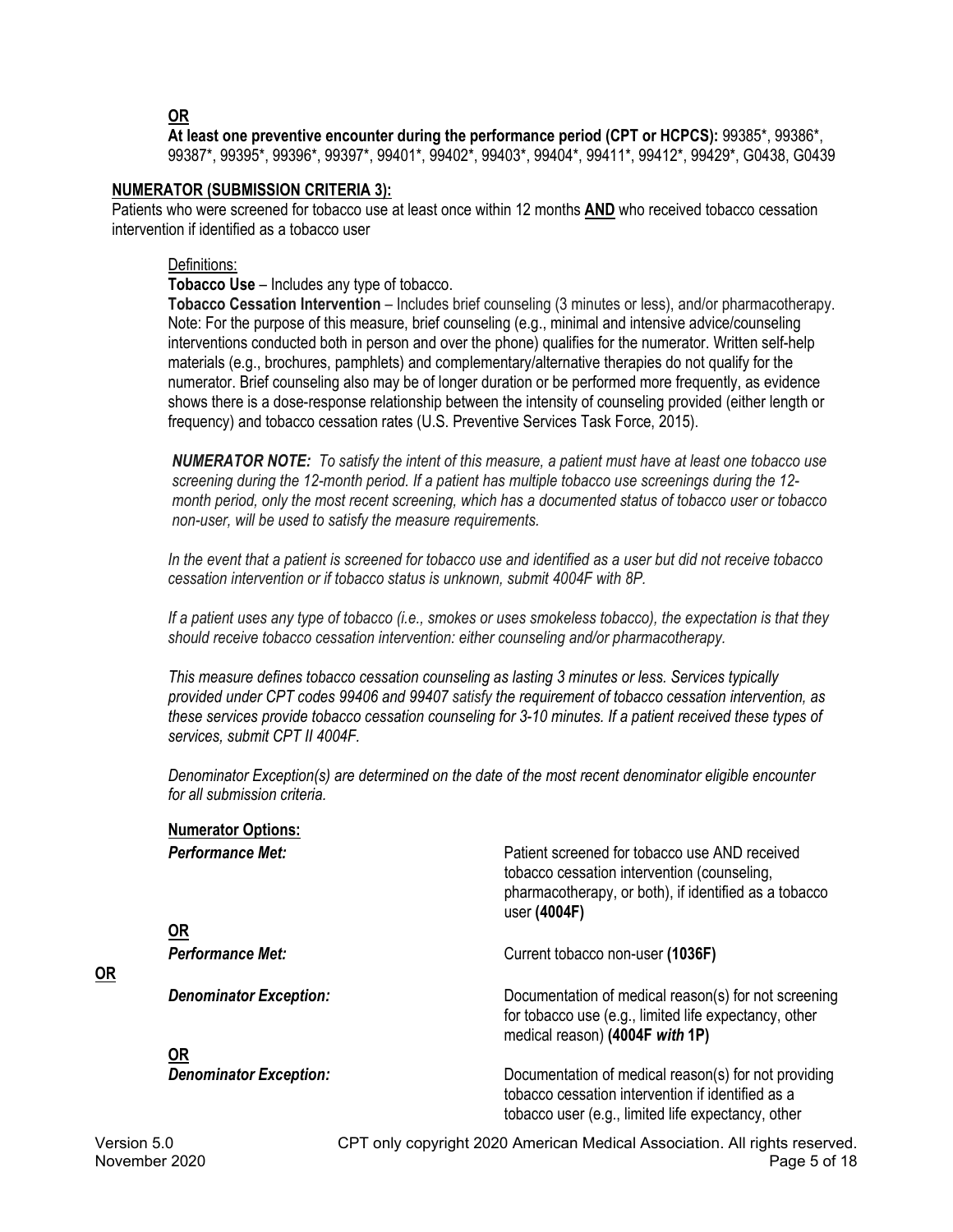medical reason) **(G9909)**

**Performance Not Met: The COVID-TODACCO** screening not performed OR tobacco cessation intervention not provided, reason not otherwise specified **(4004F** *with* **8P)**

# **RATIONALE:**

This measure is intended to promote adult tobacco screening and tobacco cessation interventions for those who use tobacco products. There is good evidence that tobacco screening and brief cessation intervention (including counseling and/or pharmacotherapy) is successful in helping tobacco users quit. Tobacco users who are able to stop using tobacco lower their risk for heart disease, lung disease, and stroke.

# **CLINICAL RECOMMENDATION STATEMENTS:**

The USPSTF recommends that clinicians ask all adults about tobacco use, advise them to stop using tobacco, and provide behavioral interventions and U.S. Food and Drug Administration (FDA)-approved pharmacotherapy for cessation to adults who use tobacco (Grade A Recommendation) (U.S. Preventive Services Task Force, 2015).

The USPSTF recommends that clinicians ask all pregnant women about tobacco use, advise them to stop using tobacco, and provide behavioral interventions for cessation to pregnant women who use tobacco (Grade A Recommendation) (U.S. Preventive Services Task Force, 2015).

The USPSTF concludes that the current evidence is insufficient to recommend electronic nicotine delivery systems for tobacco cessation in adults, including pregnant women. The USPSTF recommends that clinicians direct patients who smoke tobacco to other cessation interventions with established effectiveness and safety (previously stated) (Grade I Statement) (U.S. Preventive Services Task Force, 2015).

# **COPYRIGHT:**

This Physician Performance Measure (Measure) and related data specifications are owned and copyrighted by the National Committee for Quality Assurance (NCQA). NCQA is not responsible for any use of the Measure. The Measure is not a clinical guideline and does not establish a standard of medical care and has not been tested for all potential applications.

# **THE MEASURE AND SPECIFICATIONS ARE PROVIDED "AS IS" WITHOUT WARRANTY OF ANY KIND.**

NCQA makes no representations, warranties, or endorsement about the quality of any organization or physician that uses or reports performance measures and NCQA has no liability to anyone who relies on such measures or specifications.

The Measure can be reproduced and distributed, without modification, for noncommercial purposes (e.g., use by healthcare providers in connection with their practices) without obtaining approval from NCQA. Commercial use is defined as the sale, licensing, or distribution of the Measure for commercial gain, or incorporation of the Measure into a product or service that is sold, licensed or distributed for commercial gain. All commercial uses or requests for modification must be approved by NCQA and are subject to a license at the discretion of NCQA. The PCPI's and AMA's significant past efforts and contributions to the development and updating of the measure are acknowledged.

©2012-2020 National Committee for Quality Assurance. All Rights Reserved.

Limited proprietary coding is contained in the Measure specifications for user convenience. Users of proprietary code sets should obtain all necessary licenses from the owners of the code sets. NCQA disclaims all liability for use or accuracy of any third party codes contained in the specifications.

CPT® contained in the Measure specifications is copyright 2004-2020 American Medical Association. LOINC® copyright 2004-2020 Regenstrief Institute, Inc. This material contains SNOMED Clinical Terms® (SNOMED CT®)

**OR**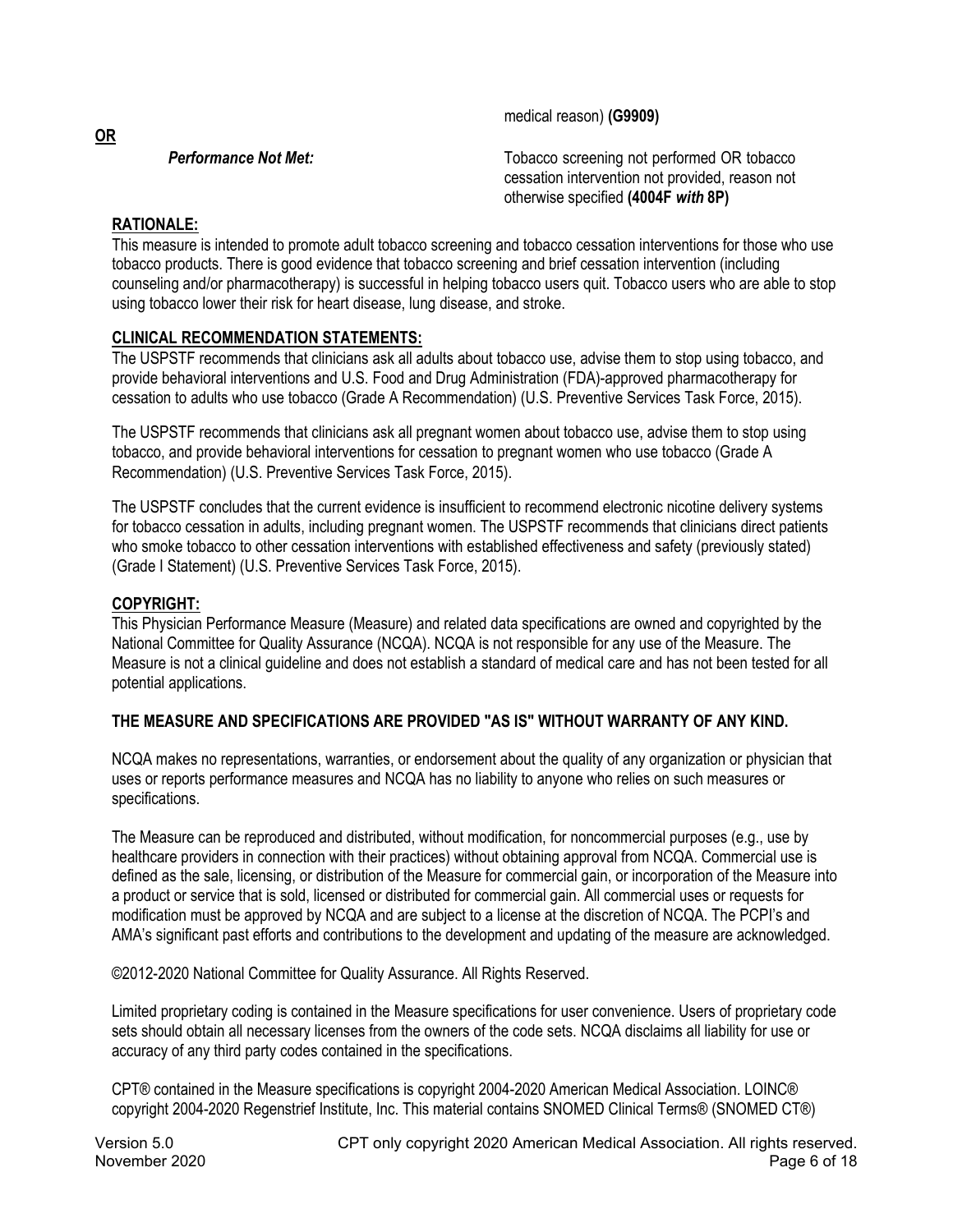copyright 2004-2020 International Health Terminology Standards Development Organisation. ICD-10 copyright 2020 World Health Organization. All Rights Reserved.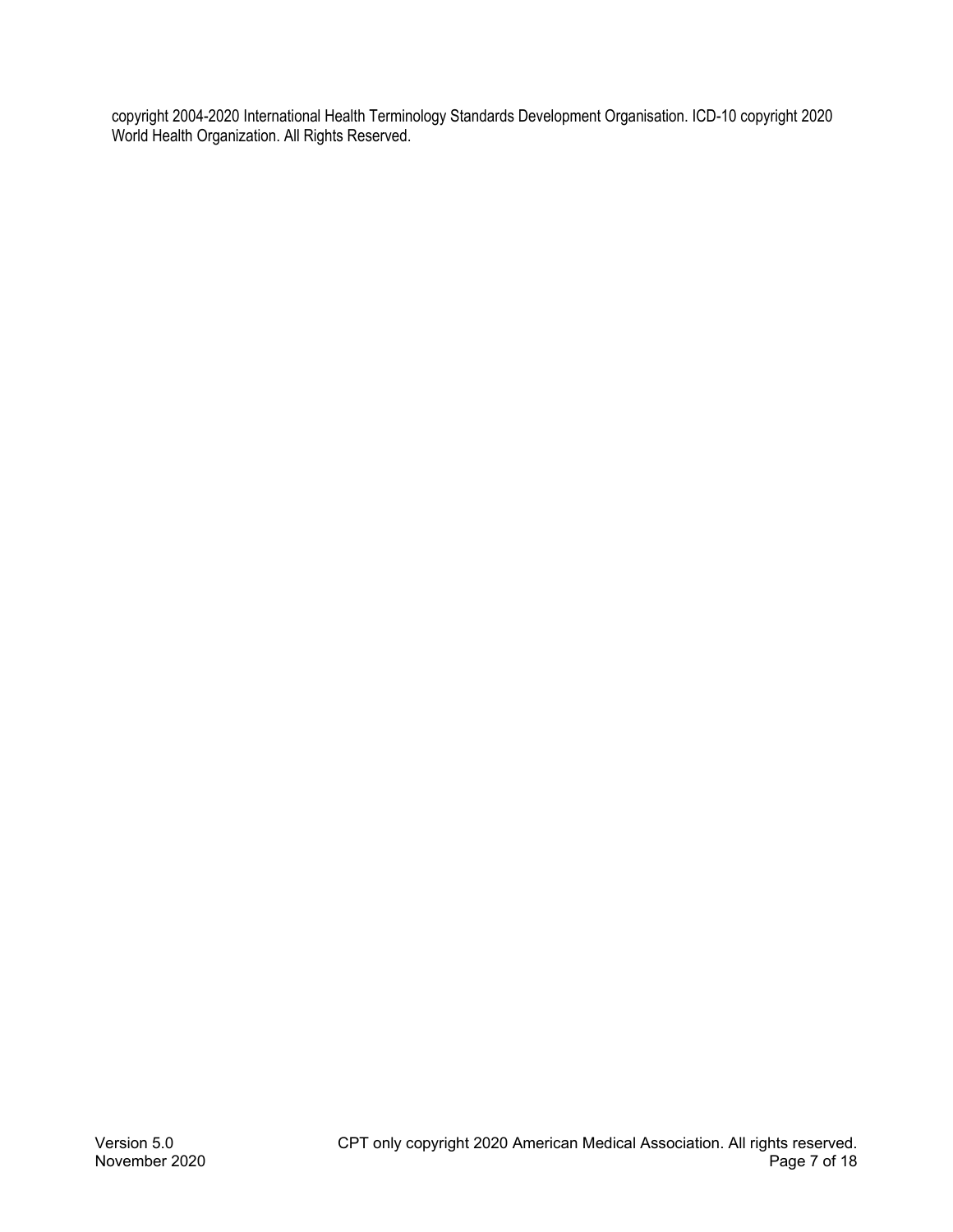#### **2021 Clinical Quality Measure for Quality ID #226 (NQF 0028): Preventive Care and Screening: Tobacco Use: Screening and Cessation Intervention Submission Criteria One**

*Disclaimer: Refer to the measure specification for the specific coding and instructions to submit this measure.*



\*\*In the event that the tobacco status is unknown submit G9905.<br>NOTE: Submission Frequency: Patient-Process

CPT only copyright 2020 American Medical Association. All rights reserved.<br>The measure dispared and the measure specifications. They should not be used<br>In conjunction with the measure specifications. They should not be us

Version 5.0 CPT only copyright 2020 American Medical Association. All rights reserved. November 2020 **Page 8 of 18**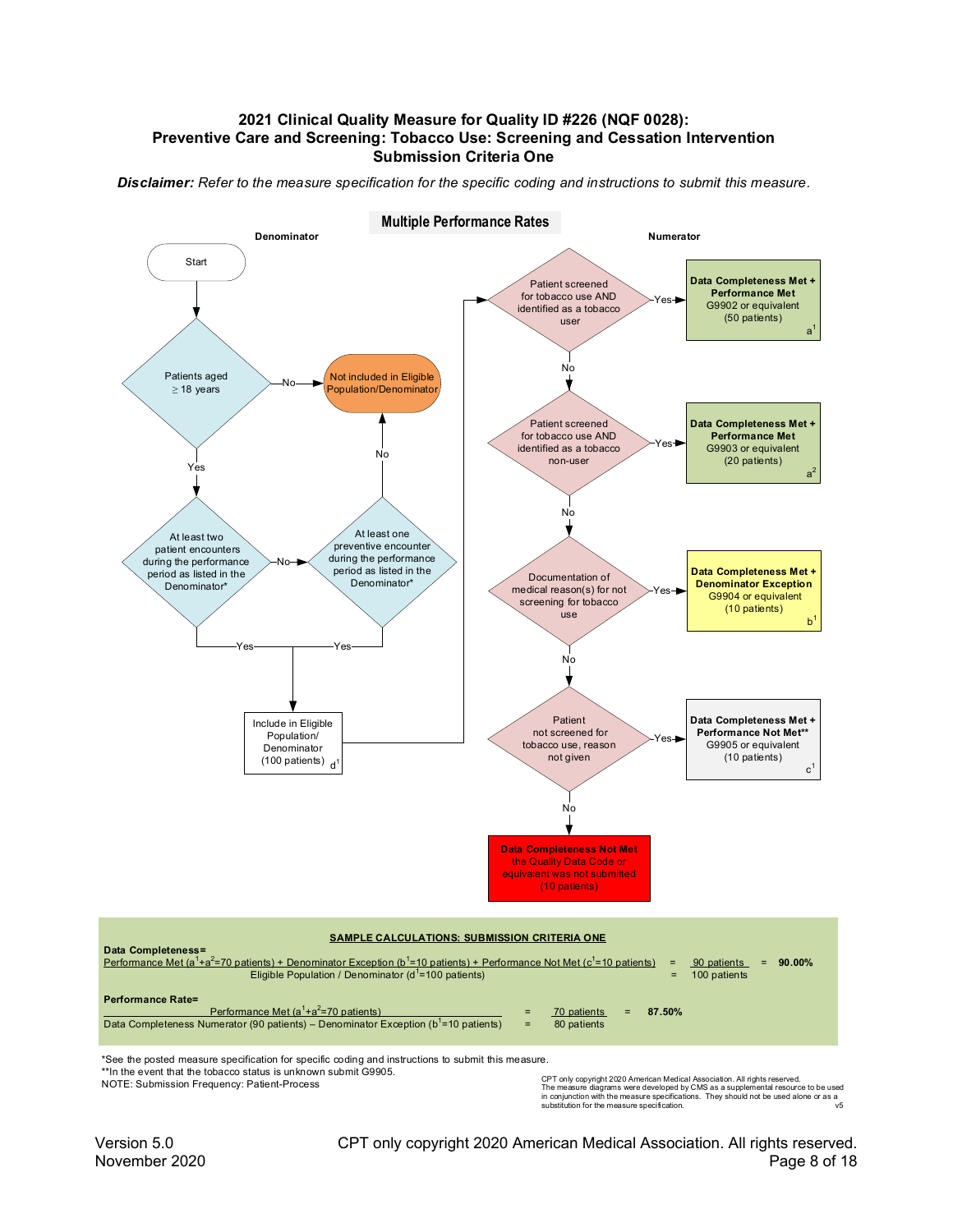#### **Submission Criteria Two**



services, submit G-code G9906.<br>NOTE: Submission Frequency: Patient-Process

CPT only copyright 2020 American Medical Association. All rights reserved.<br>The measure diagrams were developed by CMS as a supplemental resource to be used<br>in conjunction with the measure specifications. They should not b

Version 5.0 CPT only copyright 2020 American Medical Association. All rights reserved. November 2020 **Page 9 of 18**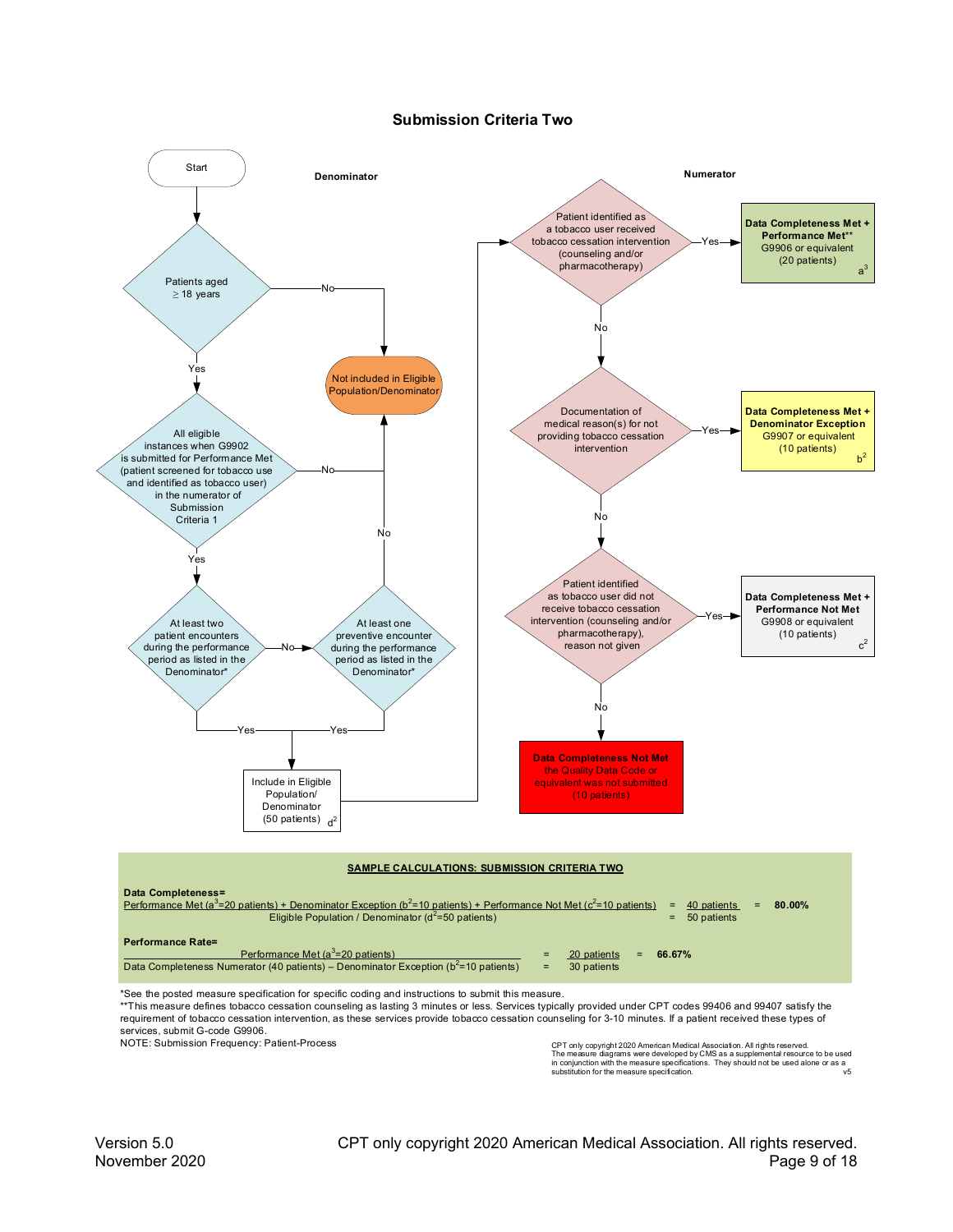#### **Submission Criteria Three**

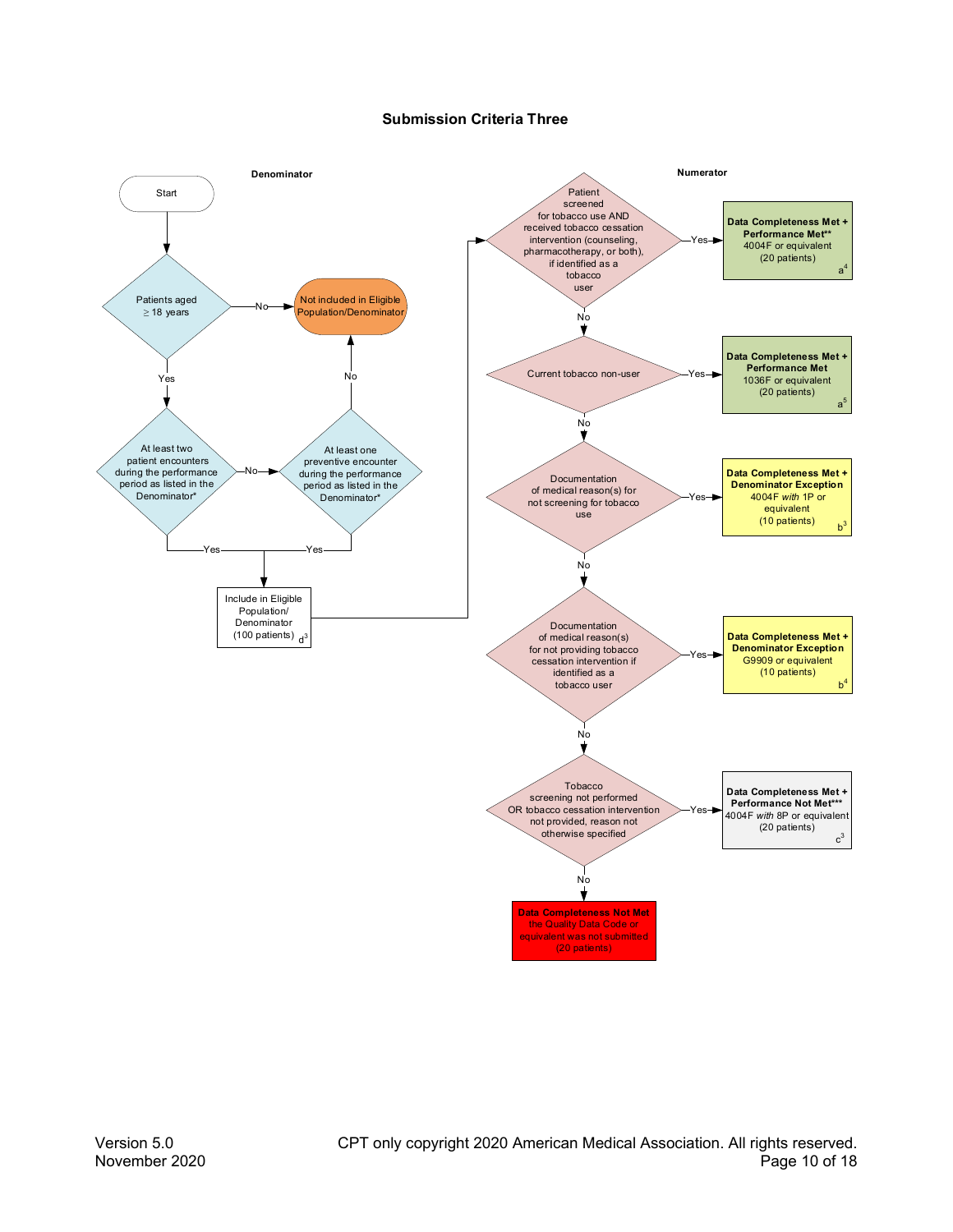#### **SAMPLE CALCULATIONS: SUBMISSION CRITERIA THREE**

| Data Completeness=<br>Performance Met ( $a^4 + a^5 = 40$ patients) + Denominator Exception ( $b^3 + b^4 = 20$ patients) + Performance Not Met ( $c^3 = 20$ patients)<br>Eligible Population / Denominator $(d^3=100$ patients) |     |                            |   |        | $=$<br>= | 80 patients<br>100 patients | Ξ. | 80.00% |
|--------------------------------------------------------------------------------------------------------------------------------------------------------------------------------------------------------------------------------|-----|----------------------------|---|--------|----------|-----------------------------|----|--------|
| <b>Performance Rate=</b><br>Performance Met $(a^4+a^5=40$ patients)<br>Data Completeness Numerator (80 patients) – Denominator Exception $(b^3+b^4=20$ patients)                                                               | $=$ | 40 patients<br>60 patients | = | 66.67% |          |                             |    |        |

\*See the posted measure specification for specific coding and instructions to submit this measure.<br>\*\*This measure defines tobacco cessation counseling as lasting 3 minutes or less. Services typically provided under CPT cod requirement of tobacco cessation intervention, as these services provide tobacco cessation counseling for 3-10 minutes. If a patient received these types of services, submit 4004F.<br>\*\*\*In the event that a patient is identified as a user but did not receive tobacco cessation intervention submit 4004F with 8P.

NOTE: Submission Frequency: Patient-Process

CPT only copyright 2020 American Medical Association. All rights reserved.<br>The measure diagrams were developed by CMS as a supplemental resource to be used<br>in conjunction with the measure specifications. They should not be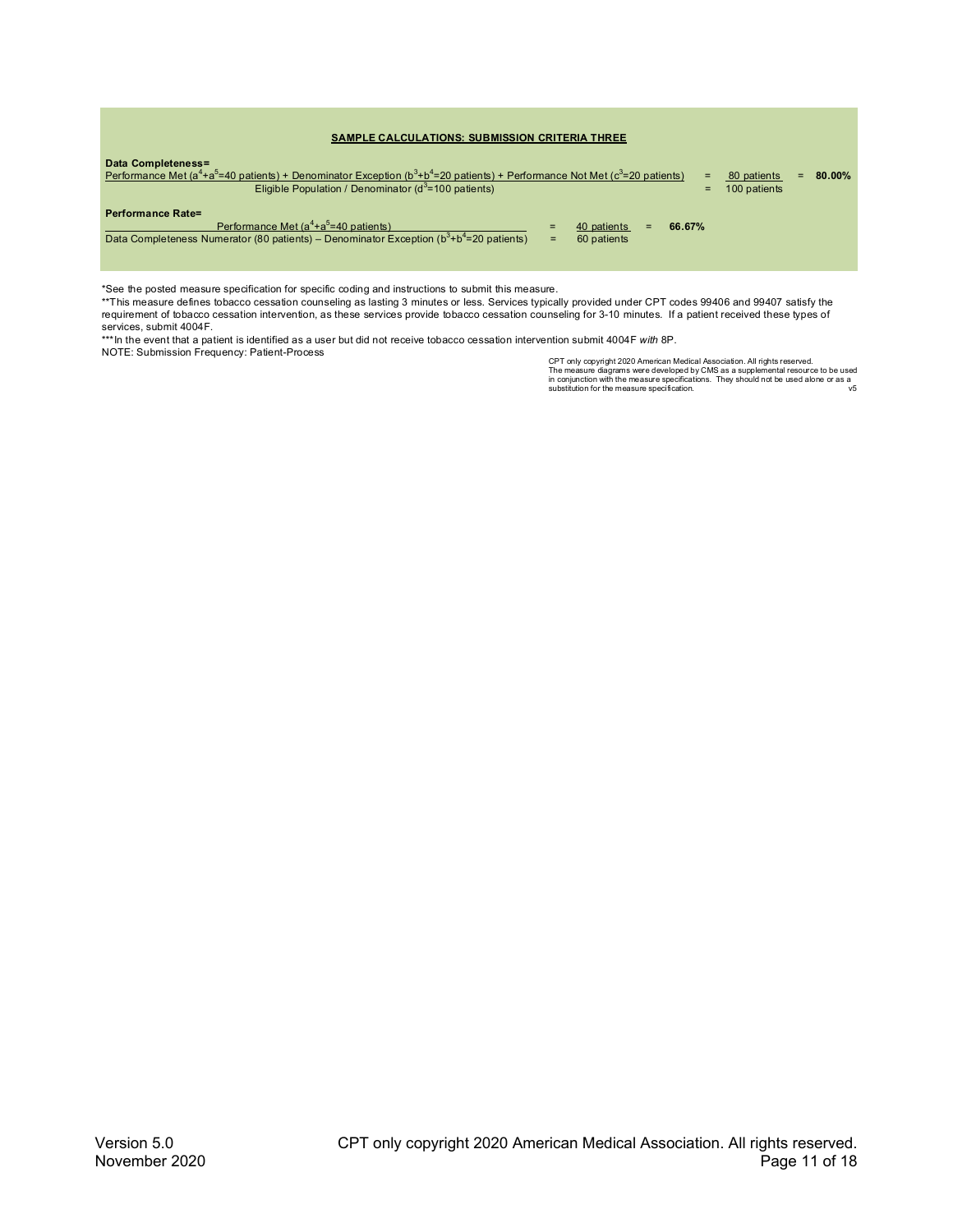# **2021 Clinical Quality Measure Flow Narrative for Quality ID #226 (NQF 0028): Preventive Care and Screening: Tobacco Use: Screening and Cessation Intervention**

*Disclaimer: Refer to the measure specification for specific coding and instructions to submit this measure.*

# **Multiple Performance Rates**

# **Submission Criteria One:**

- 1. Start with Denominator
- 2. Check *Patient aged greater than or equal to 18 years*:
	- a. If *Patient aged greater than or equal to 18 years* equals No, do not include in *Eligible Population/Denominator*. Stop processing.
	- b. If *Patient aged greater than or equal to 18 years* equals Yes, proceed to check *At least two patient encounters during the performance period as listed in the Denominator\**.
- 3. Check *At least two patient encounters during the performance period as listed in the Denominator\**:
	- a. If *At least two patient encounters during the performance period as listed in the Denominator\** equals No, proceed to check *At least one preventive encounter during the performance period as listed in the Denominator\**.
	- b. If *At least two patient encounters during the performance period as listed in the Denominator\** equals Yes, include in *Eligible Population/Denominator*.
- 4. Check *At least one preventive encounter during the performance period as listed in the Denominator\**:
	- a. If At least one preventive encounter during the performance period as listed in the Denominator\* equals No, do not include in Eligible Population/Denominator. Stop processing.
	- b. If At least one preventive encounter during the performance period as listed in the Denominator<sup>\*</sup> equals Yes, include in *Eligible Population/Denominator*.
- 5. Denominator Population:
	- a. Denominator Population is all Eligible Patients in the Denominator. Denominator is represented as Denominator in the Sample Calculation listed at the end of this document. Letter  $d^1$  equals 100 patients in the Sample Calculation.
- 6. Start Numerator
- 7. Check *Patient screened for tobacco use AND identified as a tobacco user*:
	- a. If Patient screened for tobacco use AND identified as a tobacco user equals Yes, include in Data Completeness Met and Performance Met.
		- *Data Completeness Met and Performance Met letter is represented in the Data Completeness and Performance Rate in the Sample Calculation listed at the end of this document. Letter a<sup>1</sup> equals 50 patients in the Sample Calculation.*
	- b. If *Patient screened for tobacco use AND identified as a tobacco user* equals No, proceed to check *Patient screened for tobacco use AND identified as a tobacco non-user*.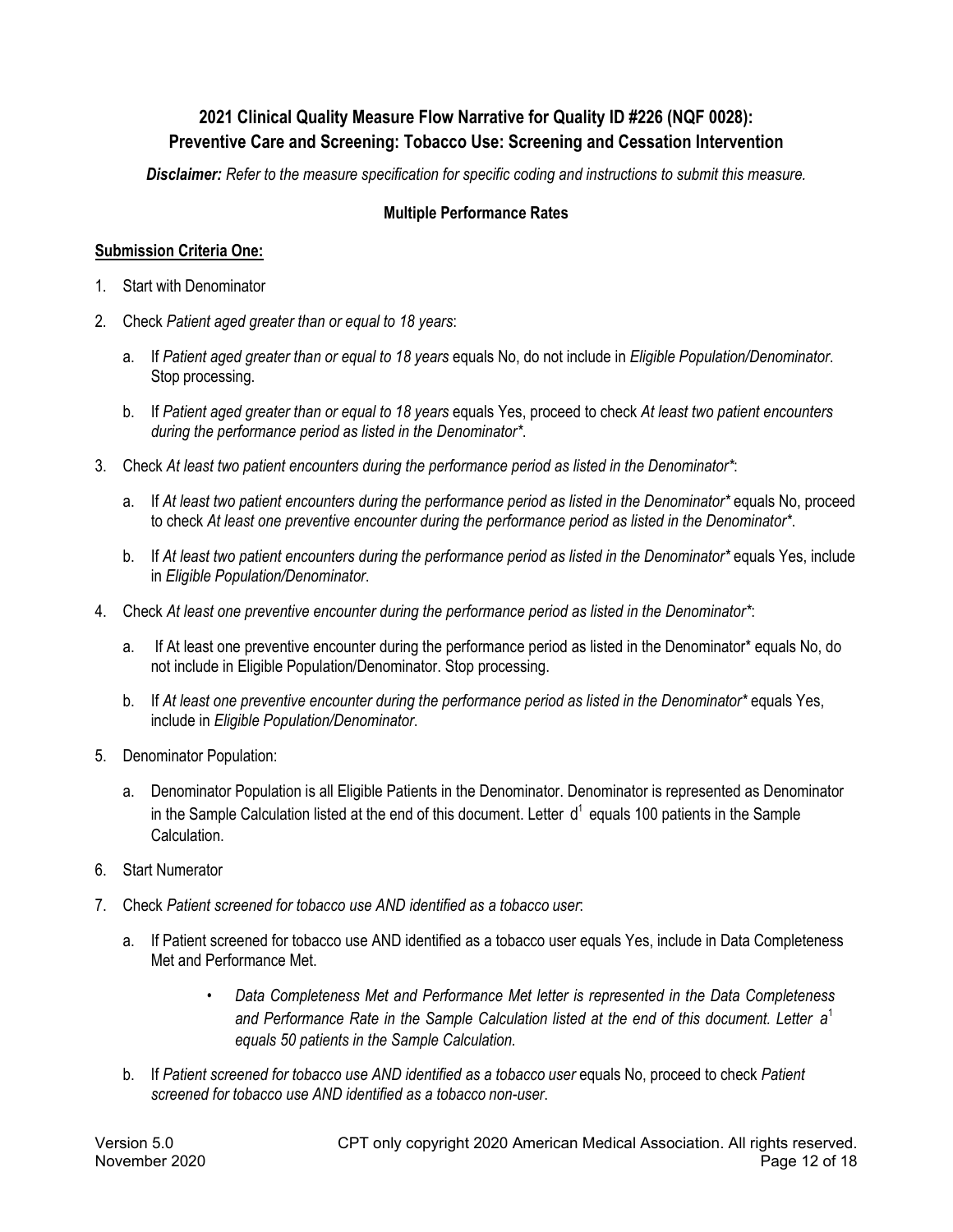- 8. Check *Patient screened for tobacco use AND identified as a tobacco non-user*:
	- a. If *Patient screened for tobacco use AND identified as a tobacco non-user* equals Yes, include in *Data Completeness Met and Performance Met*.
		- *Data Completeness Met and Performance Met letter is represented in the Data Completeness and Performance Rate in the Sample Calculation listed at the end of this document. Letter a*<sup>2</sup> *equals 20 patients in the Sample Calculation.*
	- b. If *Patient screened for tobacco use AND identified as a tobacco non-user* equals No, proceed to check *Documentation of medical reason(s) for not screening for tobacco use*.
- 9. Check *Documentation of medical reason(s) for not screening for tobacco use*:
	- a. If *Documentation of medical reason(s) for not screening for tobacco use* equals Yes, include in *Data Completeness Met and Denominator Exception*.
		- *Data Completeness Met and Denominator Exception letter is represented in the Data Completeness and Performance Rate in the Sample Calculation listed at the end of this document. Letter b*<sup>1</sup> *equals 10 patients in the Sample Calculation.*
	- b. If *Documentation of medical reason(s) for not screening for tobacco use* equals No, proceed to check *Patient not screened for tobacco use, reason not given*.
- 10. Check *Patient not screened for tobacco use, reason not given*:
	- a. If *Patient not screened for tobacco use, reason not given* equals Yes, include in the *Data Completeness Met and Performance Not Met\*\**.
		- *Data Completeness Met and Performance Not Met\*\* letter is represented in the Data Completeness in the Sample Calculation listed at the end of this document. Letter c<sup>1</sup> equals 10 patients in the Sample Calculation.*
	- b. If *Patient not screened for tobacco use, reason not given* equals No, proceed to check *Data Completeness Not Met*.
- 11. Check *Data Completeness Not Met*:
	- a. If *Data Completeness Not Met*, the Quality Data Code or equivalent was not submitted. 10 patients have been subtracted from the Data Completeness Numerator in the Sample Calculation.

# **Sample Calculations: Submission Criteria One**

Data Completeness equals Performance Met ( $a^1$  plus  $a^2$  equals 70 patients) plus Denominator Exception ( $b^1$  equals 10 patients) plus Performance Not Met ( $c^1$  equals 10 patients) divided by Eligible Population/Denominator (d<sup>1</sup> equals 100 patients). All equals 90 patients divided by 100 patients. All equals 90.00 percent.

Performance Rate equals Performance Met ( $a^1$  plus  $a^2$  equals 70 patients) divided by Data Completeness Numerator (90 patients) minus Denominator Exception (b<sup>1</sup> equals 10 patients). All equals 70 patients divided by 80 patients. All equals 87.50 percent.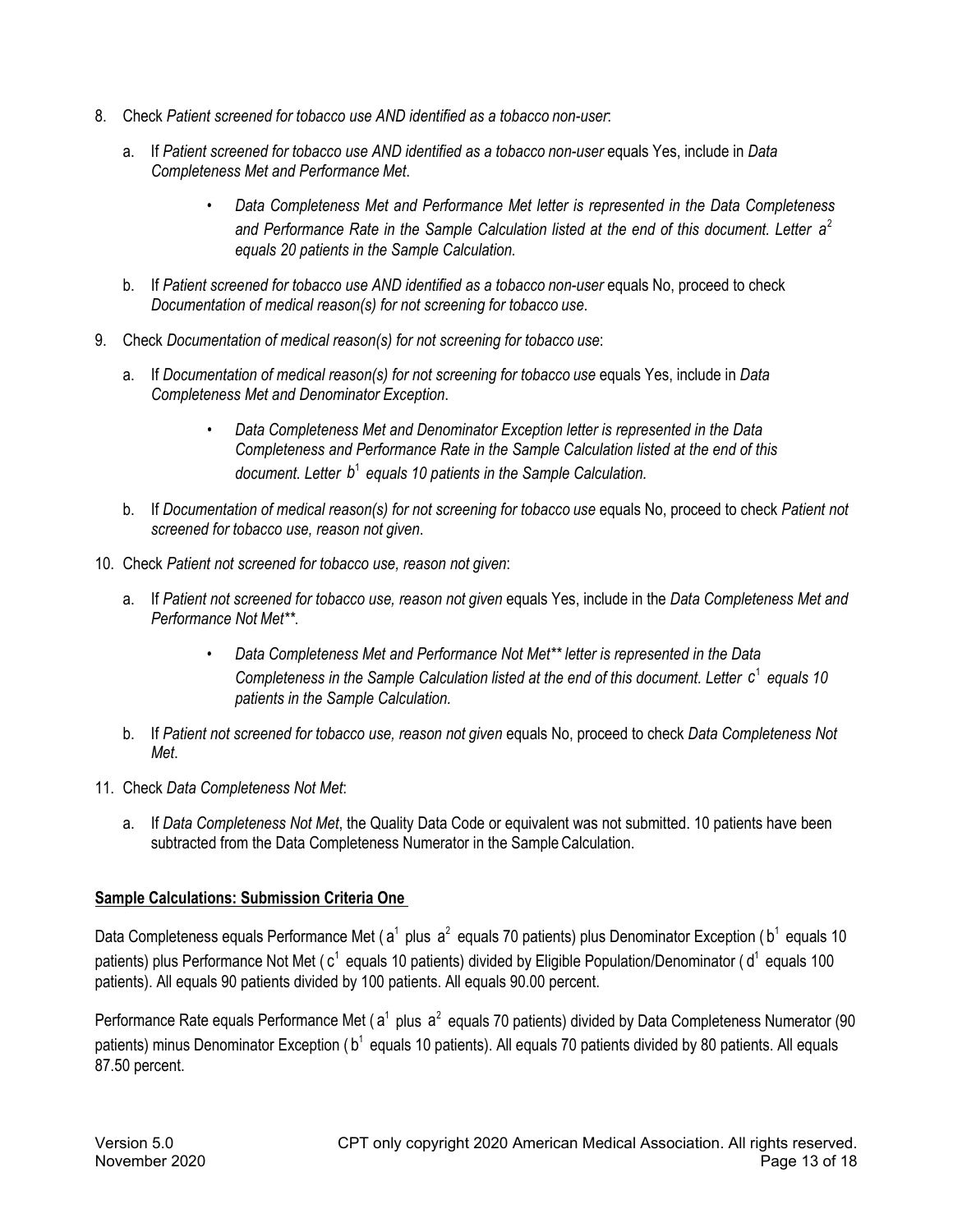\*See the posted measure specification for specific coding and instructions to submit this measure.

\*\*In the event that the tobacco status is unknown submit G9905.

NOTE: Submission Frequency: Patient-Process

The measure diagrams were developed by CMS as a supplemental resource to be used in conjunction with the measure specifications. They should not be used alone or as a substitution for the measure specification.

#### **Submission Criteria Two:**

- 1. Start with Denominator
- 2. Check *Patients aged greater than or equal to 18 years*:
	- a. If *Patients aged greater than or equal to 18 years* equals No, do not include in *Eligible Population/Denominator*. Stop processing.
	- b. If *Patients aged greater than or equal to 18 years* equals Yes, proceed to check *All eligible instances when G9902 is submitted for Performance Met (patient screened for tobacco use and identified as tobacco user) in the numerator of Submission Criteria 1*.
- 3. Check *All eligible instances when G9902 is submitted for Performance Met (patient screened for tobacco use and identified as tobacco user) in the numerator of Submission Criteria 1*:
	- a. If *All eligible instances when G9902 is submitted for Performance Met (patient screened for tobacco use and identified as tobacco user) in the numerator of Submission Criteria 1* equals No, do not include in *Eligible Population/Denominator*. Stop processing.
	- b. If *All eligible instances when G9902 is submitted for Performance Met (patient screened for tobacco use and identified as tobacco user) in the numerator of Submission Criteria 1* equals Yes, proceed to check *At least two patient encounters during the performance period as listed in Denominator\**.
- 4. Check *At least two patient encounters during the performance period as listed in Denominator\**:
	- a. If *At least two patient encounters during the performance period as listed in Denominator\** equals No, proceed to check *At least one preventive encounter during the performance period as listed in Denominator\**.
	- b. If *At least two patient encounters during the performance period as listed in Denominator\** equals Yes, include in *Eligible Population/Denominator*.
- 5. Check *At least one preventive encounter during the performance period as listed in Denominator\**:
	- a. If *At least one preventive encounter during the performance period as listed in Denominator\** equals No, do not include in *Eligible Population/Denominator*. Stop processing.
	- b. If At least one preventive encounter during the performance period as listed in Denominator\* equals Yes, include in *Eligible Population/Denominator*.
- 6. Denominator Population:
	- a. Denominator Population is all Eligible Patients in the Denominator. Denominator is represented as Denominator in the Sample Calculation listed at the end of this document. Letter  $d^2$  equals 50 patients in the Sample Calculation.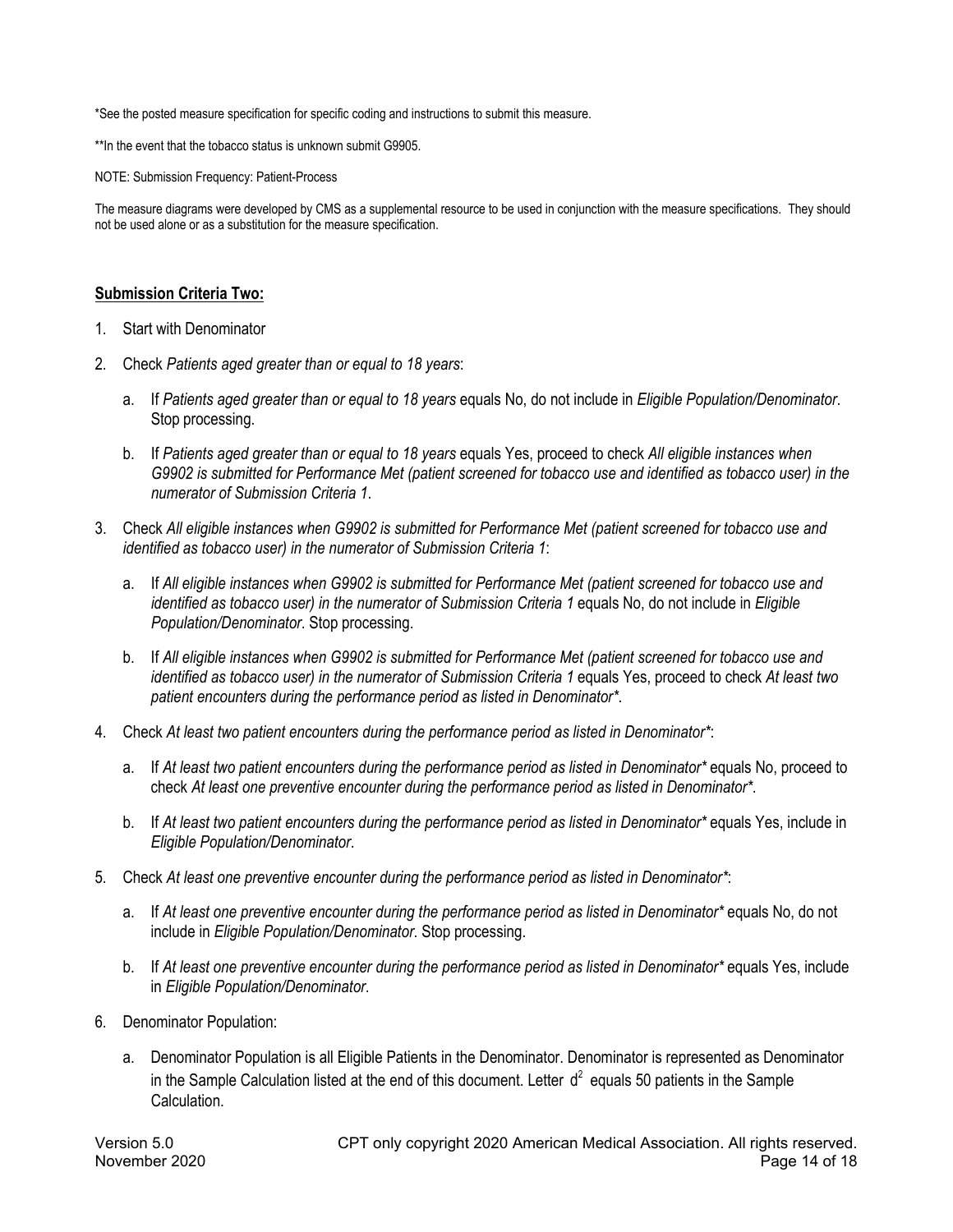- 7. Start Numerator
- 8. Check *Patient identified as a tobacco user received tobacco cessation intervention (counseling and/or pharmacotherapy)*:
	- a. If *Patient identified as a tobacco user received tobacco cessation intervention (counseling and/or pharmacotherapy)* equals Yes, include in *Data Completeness Met and PerformanceMet\*\**.
		- *Data Completeness Met and Performance Met\*\** letter is represented in the Data Completeness and Performance Rate in the Sample Calculation listed at the end of this document. Letter  $a<sup>3</sup>$ equals 20 patients in the Sample Calculation.
	- b. If *Patient identified as a tobacco user received tobacco cessation intervention (counseling and/or pharmacotherapy)* equals No, proceed to check *Documentation of medical reason(s) for not providing tobacco cessation intervention*.
- 9. Check *Documentation of medical reason(s) for not providing tobacco cessation intervention*:
	- a. If *Documentation of medical reason(s) for not providing tobacco cessation intervention* equals Yes, include in *Data Completeness Met and Denominator Exception*.
		- *Data Completeness Met and Denominator Exception* letter is represented in the Data Completeness and Performance Rate in the Sample Calculation listed at the end of this document. Letter  $b^2$  equals 10 patients in the Sample Calculation.
	- b. If *Documentation of medical reason(s) for not providing tobacco cessation intervention* equals No, proceed to check *Patient identified as tobacco user did not receive tobacco cessation intervention (counseling and/or pharmacotherapy), reason not given*.
- 10. Check *Patient identified as tobacco user did not receive tobacco cessation intervention (counseling and/or pharmacotherapy), reason not given*:
	- a. If *Patient identified as tobacco user did not receive tobacco cessation intervention (counseling and/or pharmacotherapy), reason not given* equals Yes, include in the *Data Completeness Met and Performance Not Met*.
		- *Data Completeness Met and Performance Not Met* letter is represented in the Data Completeness in the Sample Calculation listed at the end of this document. Letter  $c^2$  equals 10 patients in the Sample Calculation.
	- b. If *Patient identified as tobacco user did not receive tobacco cessation intervention (counseling and/or pharmacotherapy), reason not given* equals No, proceed to check *Data Completeness Not Met*.
- 11. Check *Data Completeness Not Met*:
	- a. If *Data Completeness Not Met*, the Quality Data Code or equivalent was not submitted. 10 patients have been subtracted from the Data Completeness Numerator in the Sample Calculation.

# **Sample Calculations: Submission Criteria Two**

Data Completeness equals Performance Met ( $a^3$  equals 20 patients) plus Denominator Exception ( $b^2$  equals 10 patients) plus Performance Not Met ( $c^2$  equals 10 patients) divided by Eligible Population/Denominator ( $d^2$  equals 50 patients). All equals 40 patients divided by 50 patients. All equals 80.00 percent.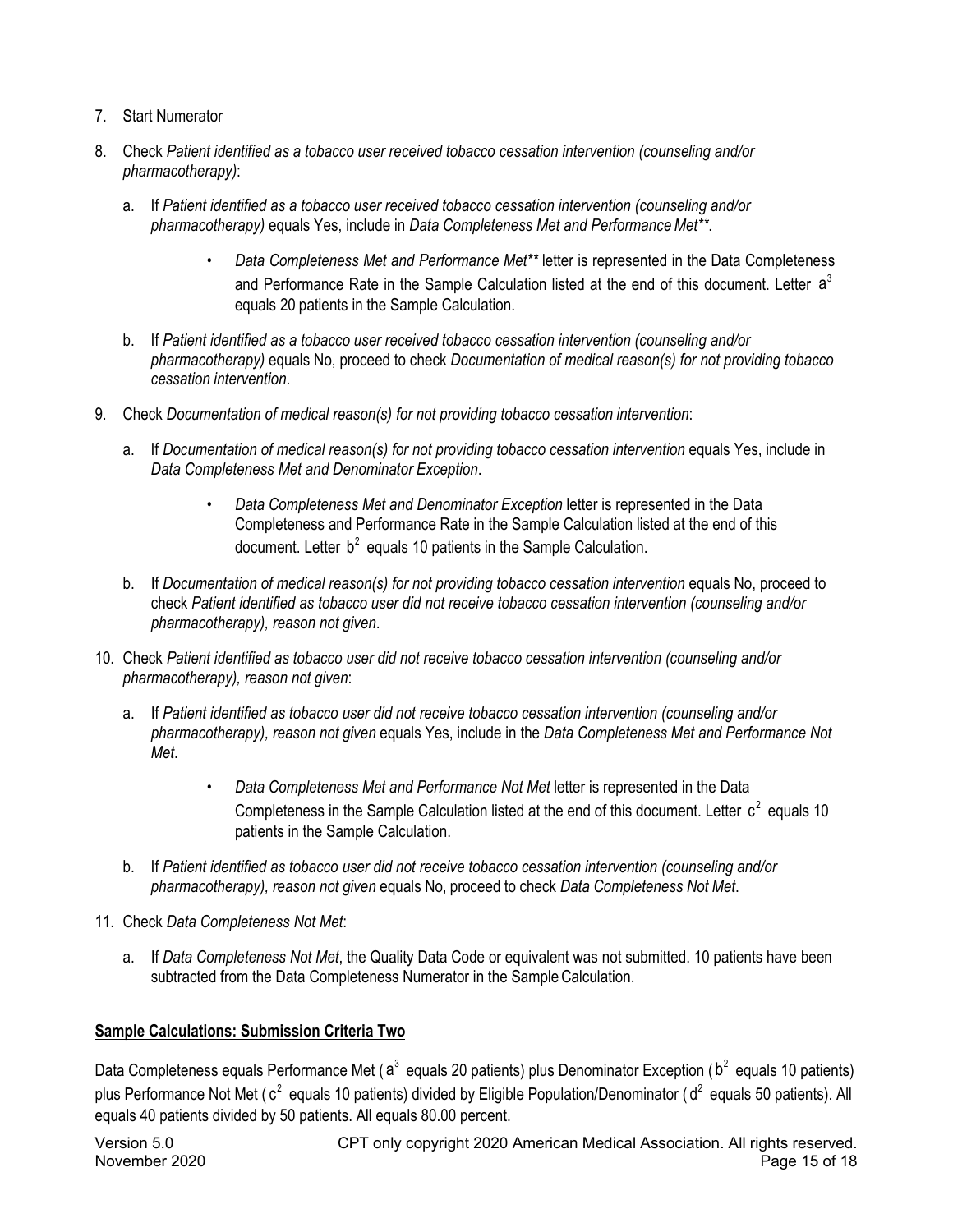Performance Rate equals Performance Met ( $a^3$  equals 20 patients) divided by Data Completeness Numerator (40 patients) minus Denominator Exception ( $b^2$  equals 10 patients). All equals 20 patients divided by 30 patients. All equals 66.67 percent.

\*See the posted measure specification for specific coding and instructions to submit this measure.

\*\*This measure defines tobacco cessation counseling as lasting 3 minutes or less. Services typically provided under CPT codes 99406 and 99407 satisfy the requirement of tobacco cessation intervention, as these services provide tobacco cessation counseling for 3-10 minutes. If a patient received these types of services, submit G-code G9906.

NOTE: Submission Frequency: Patient-Process

The measure diagrams were developed by CMS as a supplemental resource to be used in conjunction with the measure specifications. They should not be used alone or as a substitution for the measure specification.

# **Submission Criteria Three:**

- 1. Start with Denominator
- 2. Check *Patient aged greater than or equal to 18 years*:
	- a. If *Patient aged greater than or equal to 18 years* equals No, do not include in *Eligible Population/Denominator*. Stop processing.
	- b. If *Patient aged greater than or equal to 18 years* equals Yes, proceed to check *At least two patient encounters during the performance period as listed in Denominator\**.
- 3. Check *At least two patient encounters during the performance period as listed in Denominator\**:
	- a. If *At least two patient encounters during the performance period as listed in Denominator\** equals No, proceed to check *At least one preventive encounter during the performance period as listed in Denominator\**.
	- b. If *At least two patient encounters during the performance period as listed in Denominator\** equals Yes, include in *Eligible Population/Denominator*.
- 4. Check *At least one preventive encounter during the performance period as listed in Denominator\**:
	- a. If *At least one preventive encounter during the performance period as listed in Denominator\** equals No, do not include in *Eligible Population/Denominator*. Stop processing.
	- b. If *At least one preventive encounter during the performance period as listed in Denominator\** equals Yes, include in *Eligible Population/Denominator*.
- 5. Denominator Population:
	- a. Denominator Population is all Eligible Patients in the Denominator. Denominator is represented as Denominator in the Sample Calculation listed at the end of this document. Letter  $d<sup>3</sup>$  equals 100 patients in the Sample Calculation.
- 6. Start Numerator
- 7. Check *Patient screened for tobacco use and received tobacco cessation intervention (counseling, pharmacotherapy, or both), if identified as a tobacco user*: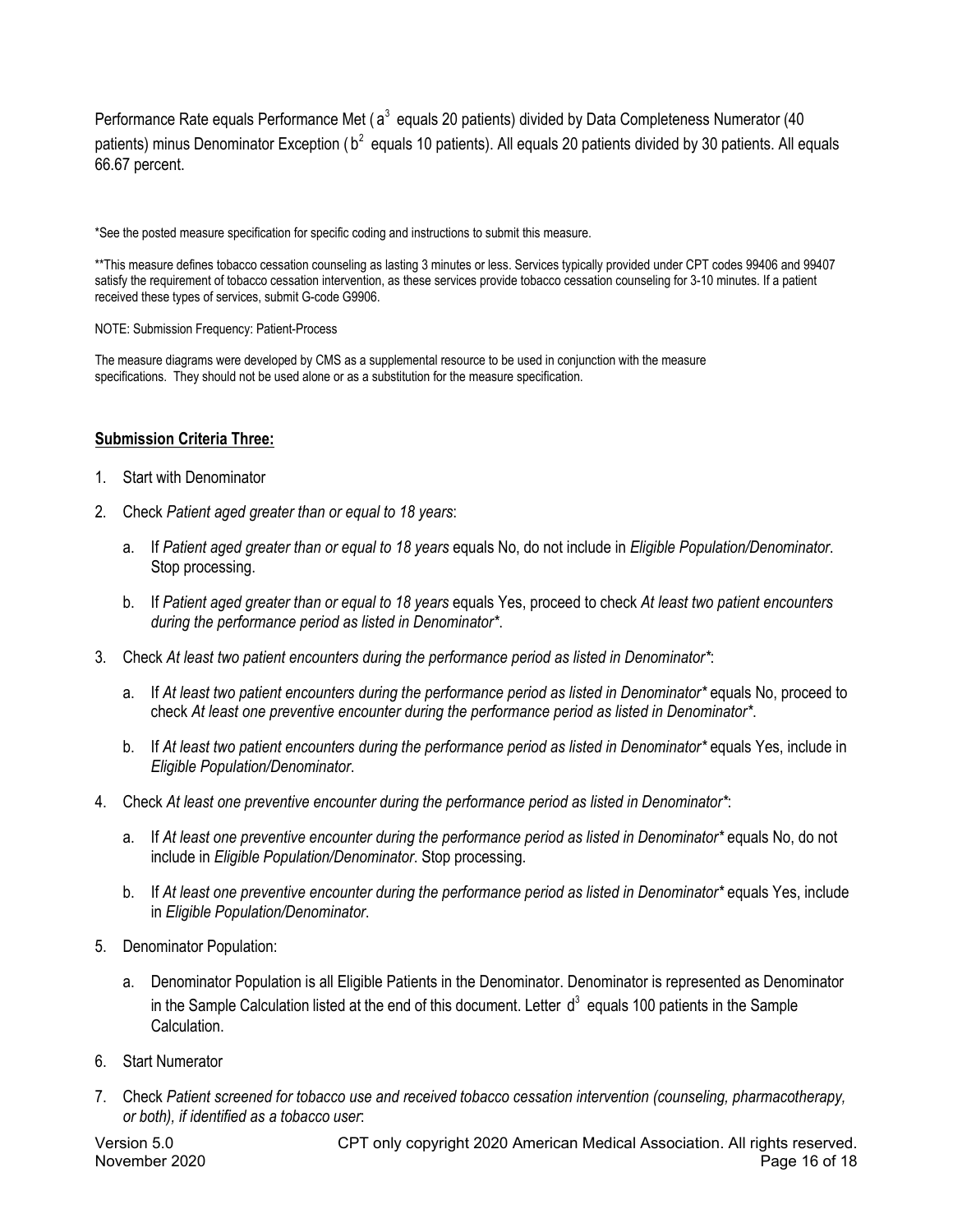- a. If *Patient screened for tobacco use and received tobacco cessation intervention (counseling, pharmacotherapy, or both), if identified as a tobacco user* equals Yes, include in *Data Completeness Met and Performance Met\*\**.
	- *Data Completeness Met and Performance Met\*\** letter is represented in the Data Completeness and Performance Rate in the Sample Calculation listed at the end of this document. Letter  $a<sup>4</sup>$ equals 20 patients in the Sample Calculation.
- b. If *Patient screened for tobacco use and received tobacco cessation intervention (counseling, pharmacotherapy, or both), if identified as a tobacco user* equals No, proceed to check *Current tobacco non-user*.
- 8. Check *Current tobacco non-user*:
	- a. If *Current tobacco non-user* equals Yes, include in *Data Completeness Met and PerformanceMet*.
		- *Data Completeness Met and Performance Met* letter is represented in the Data Completeness and Performance Rate in the Sample Calculation listed at the end of this document. Letter  $a<sup>5</sup>$  equals 20 patients in the Sample Calculation.
	- b. If *Current tobacco non-user* equals No, proceed to check *Documentation of medical reason(s) for not screening for tobacco use*.
- 9. Check *Documentation of medical reason(s) for not screening for tobacco use*:
	- a. If *Documentation of medical reason(s) for not screening for tobacco use* equals Yes, include in *Data Completeness Met and Denominator Exception*.
		- *Data Completeness Met and Denominator Exception* letter is represented in the Data Completeness and Performance Rate in the Sample Calculation listed at the end of this document. Letter  $b^3$  equals 10 patients in the Sample Calculation.
	- b. If *Documentation of medical reason(s) for not screening for tobacco use* equals No, proceed to check *Documentation of medical reason(s) for not providing tobacco cessation intervention if identified as a tobacco user*.
- 10. Check *Documentation of medical reason(s) for not providing tobacco cessation intervention if identified as a tobacco user*:
	- a. If *Documentation of medical reason(s) for not providing tobacco cessation intervention if identified as a tobacco user* equals Yes, include in *Data Completeness Met and DenominatorException*.
		- *Data Completeness Met and Denominator Exception* letter is represented in the Data Completeness and Performance Rate in the Sample Calculation listed at the end of this document. Letter b<sup>4</sup> equals 10 patients in the Sample Calculation.
	- b. If *Documentation of medical reason(s) for not providing tobacco cessation intervention if identified as a tobacco user* equals No, proceed to check *Tobacco screening not performed OR tobacco cessation intervention not provided, reason not otherwise specified*.
- 11. Check *Tobacco screening not performed OR tobacco cessation intervention not provided, reason not otherwise specified*:
	- a. If *Tobacco screening not performed OR tobacco cessation intervention not provided, reason not otherwise*